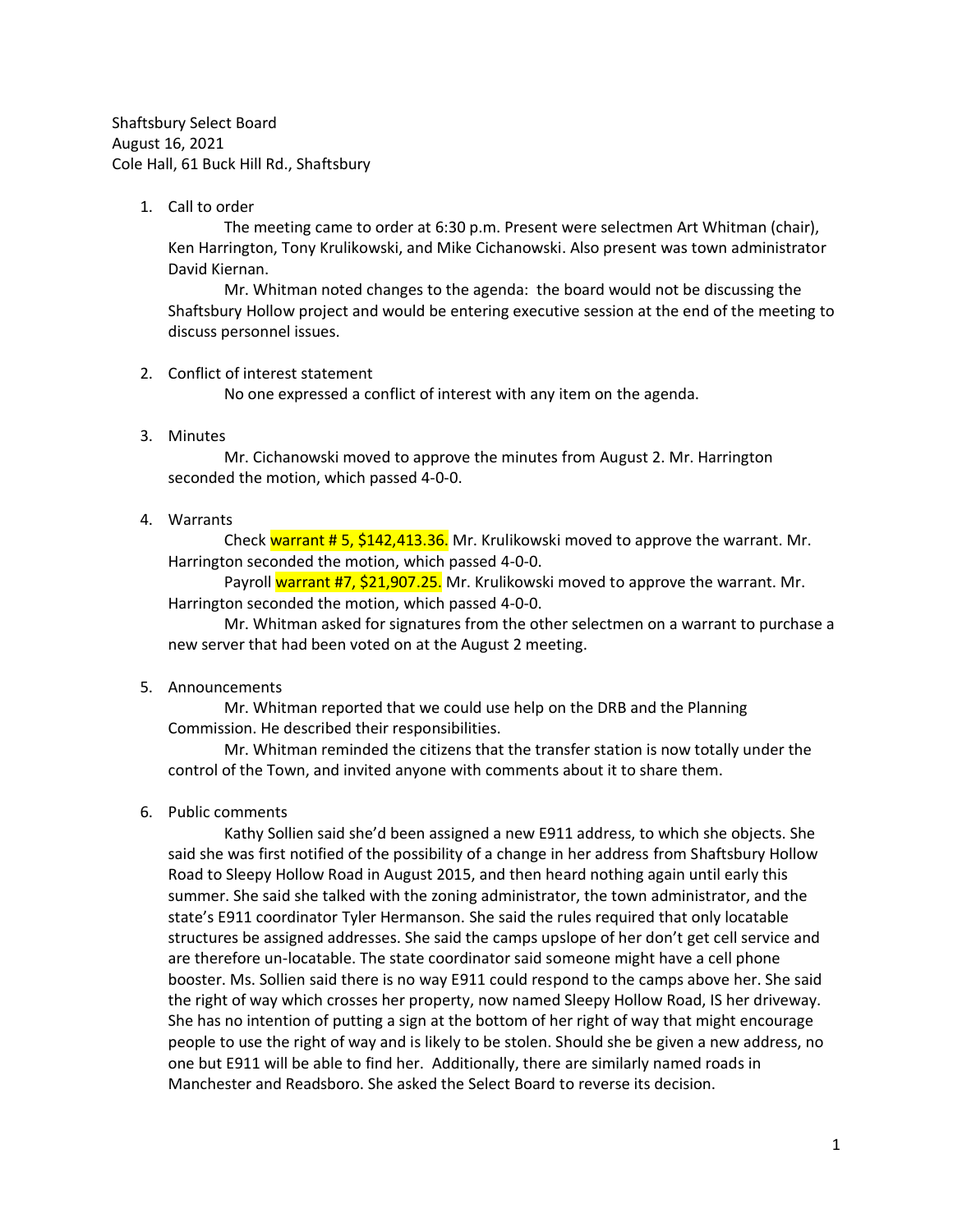Mr. Kiernan described how the situation came to be, that the State E911 Board has required the town to address camps. He described how E911 responds, looking for a driveway. He said per the E911 standards, Sleepy Hollow Road, which Ms. Sollien considers her driveway, is a private road providing access to Ms. Sollien's driveway and the camps.

Mr. Whitman will inquire about E911 affecting postal addresses. The select board will follow up with Ms. Sollien.

Jennifer Hoffman of 545 Harvest Hills Drive said the northernmost portion of Harvest Hills Drive was not paved when it was first constructed. She asked that the Town pave the unpaved section. Mr. Whitman said that since the road was built, road standards have become stricter and that portion of the road is not up to modern State standards. He said the Town would have to find out how much it would cost to bring the road up to standards before it could consider paving the road. Meantime, he suggested the DPW crew lay down fresh gravel and chloride. Mr. Kiernan said the entire road will need significant repairs before too long, and it might make sense to consider rebuilding and paving the road at that time.

Lixia Ellis, who lives at the northern end of the Harvest Hills Drive, said she promised her sons to report that they want the road to be paved because they have fallen sometimes while riding their bikes. She said as soon as potholes are fixed, they immediately reappear.

### 7. Treasurer's report

Ms. Dexter said she would transfer funds from Reserve Funds to cover the warrants the Board just signed. The cash balance is \$139,884.

She said she should be able to get the tax bills in the mail by the end of the week. They will be due on November 10, a Wednesday.

Ms. Dexter created a new reserve fund to hold ARPA funds. It now holds \$179,173.09.

#### 8. DPW report

There isn't a lot going on other than the Shaftsbury Hollow culvert. The crew is back on the graders, doing ditching and regular maintenance. The West Mountain Road project must be finished by October. It is under contract to Weaver Construction. The crew is at full strength now. Removal of ash trees, which is under a statewide contract to Davey Tree, will continue as needed. Only ailing trees are being removed.

#### 9. Liquor License Approvals, Catered Weddings

Mr. Cichanowski moved to approve a liquor license on 8.18.21 for an event hosted by Dutchman's Tavern. Mr. Harrington seconded the motion, which passed 4-0-0. The Town Clerk will sign the license.

Mr. moved to approve a liquor license on 9.9.21 for an event hosted by Dutchman's Tavern. Mr. Harrington seconded the motion, which passed 4-0-0. The Town Clerk will sign the license.

## 10. Review of action items

The board will look into Ms. Sollien's request regarding her proposed address change. The DPW will put down additional material on the northern end of Harvest Hills Drive. (Mr. Kiernan said the first two rounds of ARPA funding can't be used for this project.)

#### 11. Executive session

At 7:41 p.m., Mr. Harrington moved to enter executive session to discuss a personnel and legal issue. Mr. Krulikowski seconded the motion, which passed 4-0-0.